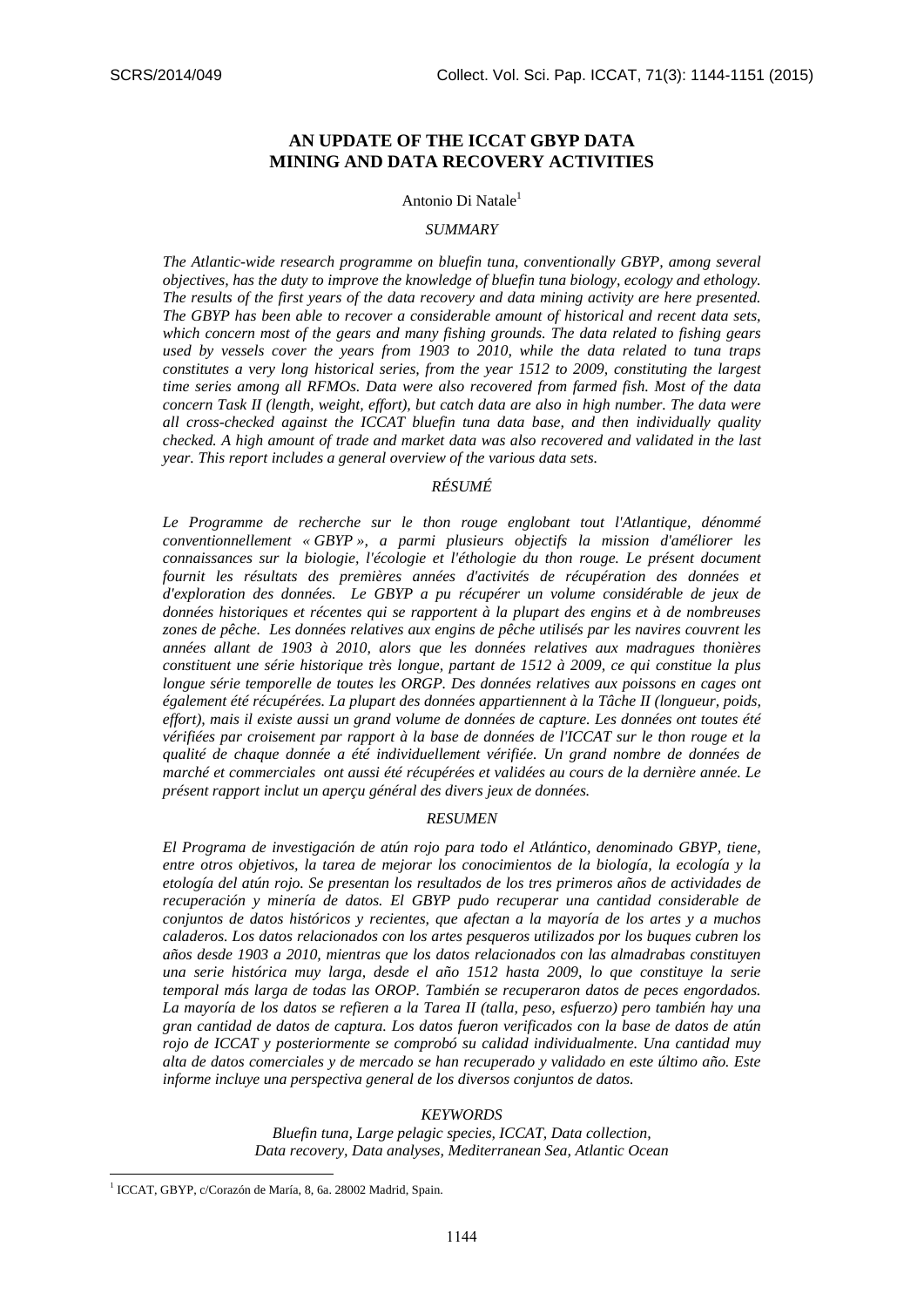## **1. Introduction**

Bluefin tuna data used in the assessment were officially classified as "unreliable" by the SCRS in most of the reports over the last decade and, for this reason, data mining and data recovery was set by the Commission as one among the first priorities of this programme.

As usual, the first preliminary activity was conducted at the ICCAT Secretariat. An updated analysis of the ICCAT data base on bluefin tuna was carried out, with the purpose to identify the most relevant gaps in the data series which are potentially useful for the stock assessment, taking into account the data already collected under GBYP Phase 1; this gap analysis was provided by GBYP to the SCRS Scientists and National statistical correspondents to help them in detecting the lacking data.

## **2. Objectives of the data mining and data recovery**

The objective of data recovery and data mining activities is to fill the many gaps existing in several data series currently present in the ICCAT data base, concerning both recent and historical data, which causes a large amount of substitutions in the assessment process, increasing uncertainties. At the same time, data mining activities should provide reliable data series, longer than those currently available, recovering data from many sources, including archives having difficulties for the access. This activity will allow for a better understanding of the long-time catch series by gear, improving the data available for the assessment and possibly for replacing substitutions used for data gaps.

For Phase 3, the GBYP Steering Committee limited the data mining only to an exploratory work to be done for the Ottoman archives and, if this was not be possible, to a further data recovery for historical trap data. The GBYP Steering Committee excluded again any possibility for recovering more recent data from other fisheries.

## **3. Data recovered in Phase 1, 2 and 3**

In total, the ICCAT GBYP data recovery and data mining activities in Phase 1, Phase 2 and Phase 3 were carried out by issuing 11 Calls for Tenders and 18 contracts. The very high amount of data recovered in the first three Phases was detailed by Di Natale *et al*., 2014). The data collected in the first three Phases were fully checked and validated, they have been fully discussed by the SCRS, the Subcomstat and the BFT Species Group, and now they are finally available for the ICCAT bluefin tuna data base.

# **4. Activities in Phase 4**

The objective which was set for data recovery and data mining in Phase 4 has been accomplished, even if formally the report will be provided in September, after the 2014 SCRS meeting. Partial reports, up to September 2013, were provided by Justel-Rubio *et al*. (2014b), Di Natale *et al*. (2014a), Justel-Rubio *et al.* (2014a), Örenc *et al*. (2014) and Di Natale *et al*. (2014b). Following the recommendations of the Steering Committee, the objective for Phase 4 was set again focused on the Ottoman data, because additional data from the Eastern Mediterranean Sea, the Marmara Sea and the Black Sea are considered of basic importance for understanding the evolution of both the bluefin tuna population and fisheries. Due to the very peculiar difficulties included in this data mining activity, it was decided to have a meeting with the team of scientists who conducted the first part of the exploratory work in Phase 3 before issuing a Call for Tenders. The meeting took place in Istanbul in April 2013, also attended by Dr. Saadet Karakulak, and all problems and possibilities were deeply analysed. As a result of this important operational meeting, it was decided to suspend the data mining activities in Turkey, until real possibilities of finding historical data will be detected. The frank and very professional cooperation of the Turkish team was very useful for adopting the right decision.

Then, after taking into account the initial data mining and data recovery objectives set by the Commission when the GBYP was established and the additional and new information provided to GBYP by some scientists, concerning the opportunities for recovering or mining various data sets, it was issued the ICCAT-GBYP Call for Tenders 06/2013, targeting detailed fishery and size frequency data from NW Atlantic and historical genetic data from the Eastern Mediterranean. Two bids were received but then one offer was not finalised for local difficulties of the tender. As a matter of fact, the objectives were re-conducted to the original one and a contract was issued for recovering ancient genetic data from samples collected at the beginning of the XX century in the central-eastern Mediterranean and in the Marmara Sea. The samples were recovered and the genetic analyses will be presented at the SCRS in September 2014.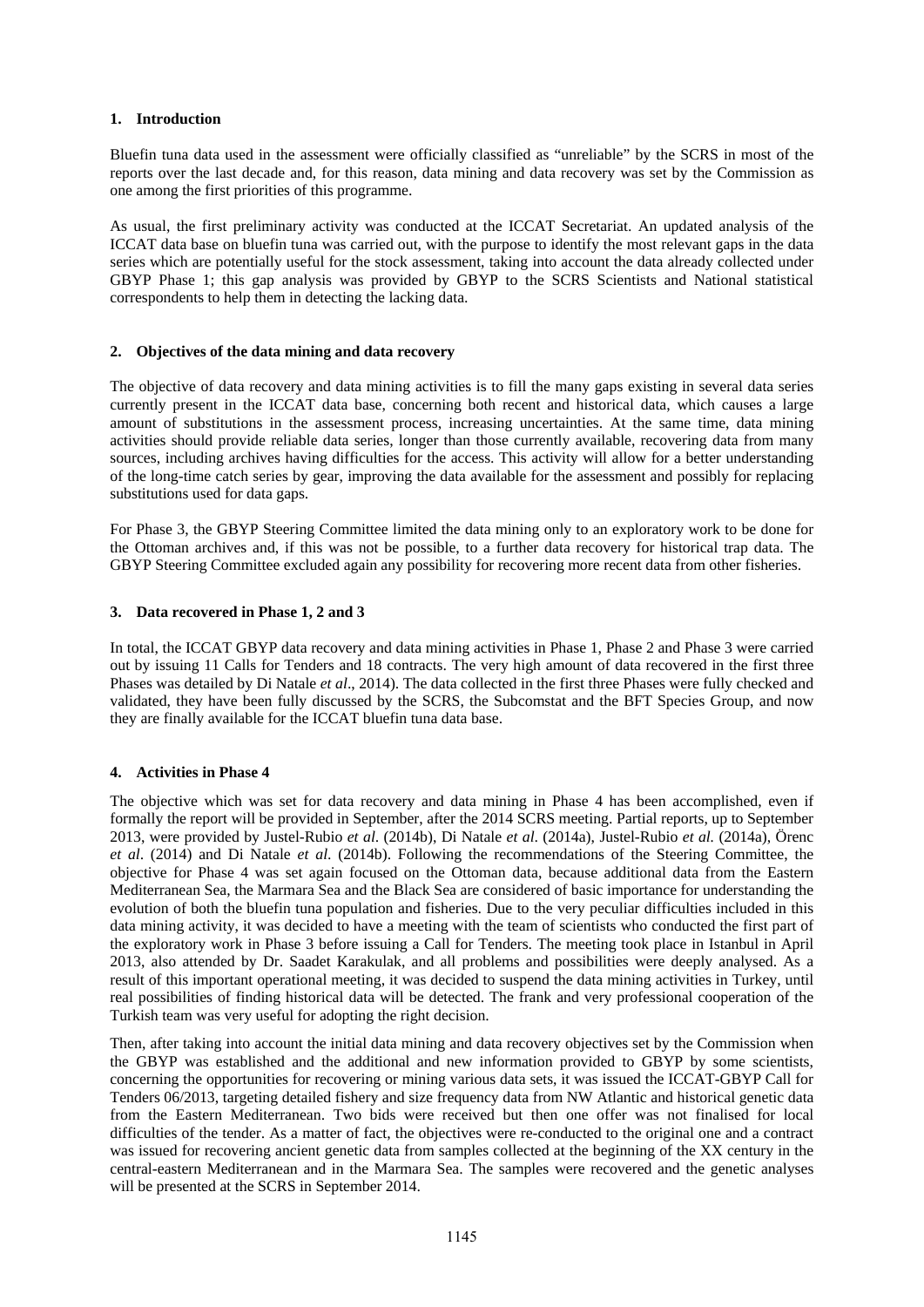Furthermore, following the recommendation of the GBYP Steering Committee and the SCRS BFT Species Group, GBYP carried out a difficult work for setting a team able to analyse the many trade and auctions data provided as a gift in kind to GBYP in Phase 3. Finally, after many discussions and negotiations, a contract was provided to an external expert who analysed in details all the many data sets, following very carefully all the instructions `provided by the TORs and the result of this huge work was presented at the SCRS BFT Data Preparatory Meeting in May (Mielgo Bregazzi, 2015). Two important sets of data were selected as "reliable", while a third set would need additional efforts, particularly for cross-checking the data with the BCD. The SCRS BFTDPM had acknowledged the quantity and quality of the work carried out on the trade, auction and market data, setting further provision for their official incorporation in the SCRS data base.

In addition to the activities already planned, many historical data on tuna traps were donated to Ph.D. Jean-Marc Fromentin (IFREMER) to ICCAT GBYP. These data were provided on an excel file, having 10 spreadsheets. The data cover the period 1525-2000; they include 25 traps from several countries, concerning 1,569,939 bluefin and an undefined amount of tons. Several of these data, obtained during the ICCAT GBYP data mining activities, have been already included in the ICCAT BFT data base and, for this reason, the "new" data need to be carefully checked against the official data base. This work, which was not planned in Phase 4, will be carried out in Phase 5 if a data analyst support will be made available for GBYP.

## *4.1 Bluefin tuna fishery data analyses*

As reported on the above point 3, all fishery and size data recovered by ICCAT GBYP in the first Phases have been deeply quality checked, cross-controlled against the ICCAT BFT data base and analysed, as requested by the GBYP Steering Committee. The result of this intense and complex work were provided to the ICCAT Bluefin tuna Meeting on Biological Parameters Review (Tenerife, May 2013) (Anon., 2014), specifically charged by SCRS to provide recommendations for the use of data recovered by GBYP. The analyses and the overview of the data have been included in Di Natale *et al*. (2014a). The summary results showing the total number of data recovered are on **Tables 1 and 2**. The numbers on the two tables do not include the data recently donated to ICCAT GBYP, mentioned in the last paragraph of the previous point 4.

Many GBYP data sets were directly used by the various small WG established during this Meeting. The final recommendations by the Tenerife Meeting (see the final Report on http://www.iccat.int/Documents/Meetings/Docs/2013-BFT\_BIO\_ENG.pdf ) are the followings:

- a) For the Task II size data the Group considered that the methods used to validate those data have been appropriate and agreed to incorporate these data to the ICCAT data bases.
- b) As regards Task II catch and effort series that fill gaps in ICCAT current data base, once the quality checking is passed, be incorporated in the ICCAT data base.
- c) Regarding Task II catch and effort series recovered under the GBYP that overlap, scientists from the involved CPCs will work in collaboration with the Secretariat in order to solve the problem. Those corrections will be submitted to the next BFT Species Group for approval by the SCRS.
- d) Regarding Task II catch and effort series that overlap with those already in ICCAT database, scientists from the involved CPCs will work in collaboration with the Secretariat in order to solve the problem. Those corrections will be submitted to the next BFT Species Group for approval by the SCRS.

The action recommended in point a) has been already successfully completed and then the data will be finally officially incorporated in the ICCAT BFT Data Base. For action recommended in point b), overlapping and conflicts were fully identified and finally resolved, all other catch and effort data will be directly incorporated in the ICCAT BFT Data Base. For the actions recommended in points c) and d), the GBYP and the Secretariat worked with the Statistical Correspondents and the national scientists of each CPC concerned; overlapping and conflicts were fully identified and finally resolved (as communicated to the SCRS Data Preparatory Meeting on May 2014). Catch/effort data for the period prior to 1950 were added to the ICCAT BFT data base.

The analysis work carried out by GBYP concerned also Task I data recovered by the Programme. These data were cross-checked against the data already existing in the ICCAT Task I BFT data base and the results are in Justel-Rubio (2014). A few conflicts were noticed and these were further discussed according to the procedures in place. All other GBYP catch data including those for the period prior to 1950 were added to the ICCAT BFT Task I data base.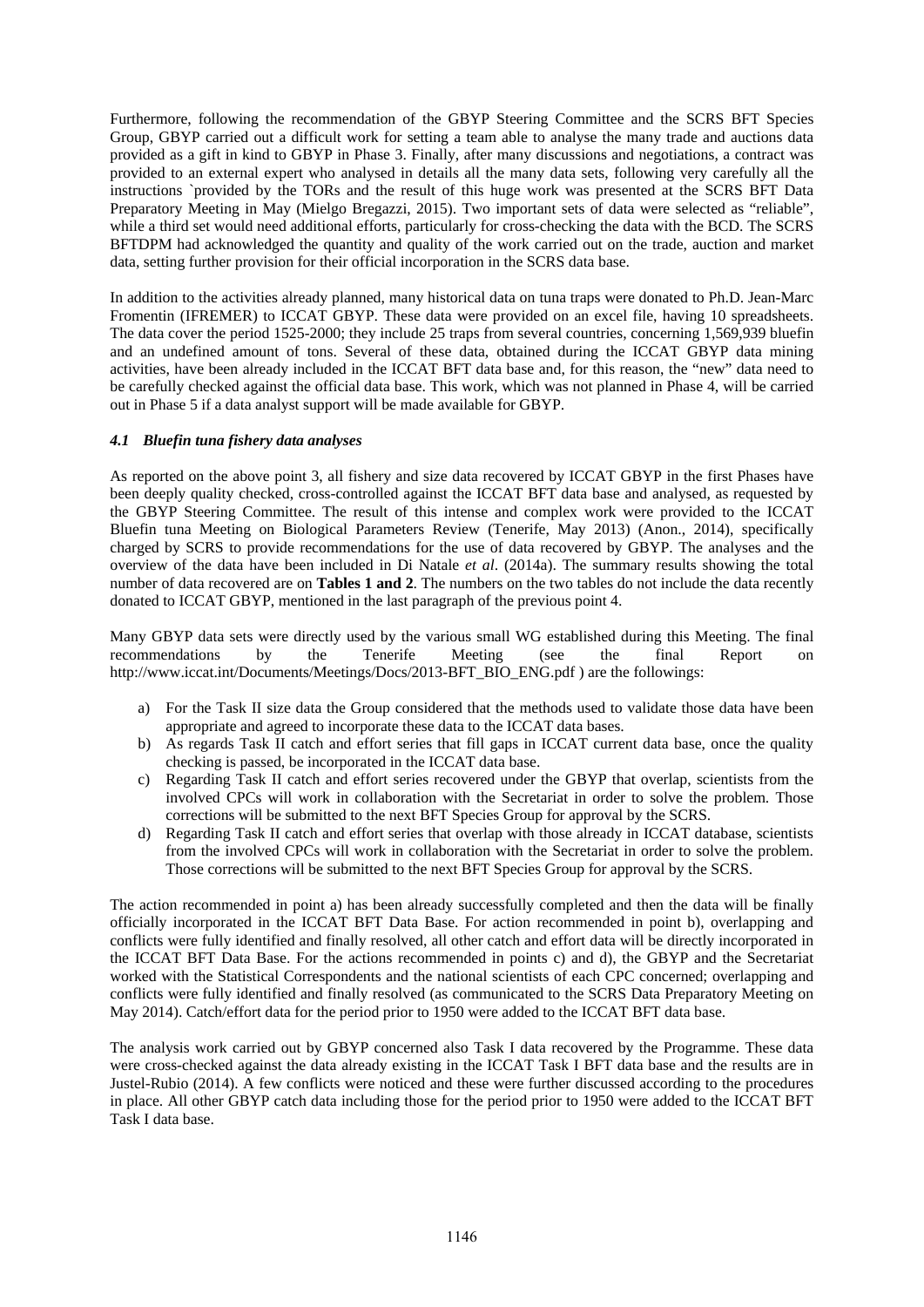## **5. Trade, auction and marked data validation**

One of the objective set for Phase 4 was the validation of the several data sets including millions of trade, auction and market data, which were provide as in-kind donation to GBYP in previous Phases. These data were deeply discussed by the SCRS BFT Species Group and a strategy was recommended for validating them. The GBYP Steering Committee elaborated very detailed terms of reference that were largely discussed for about three months with the interested parties. Besides all many efforts and commitments, the contradictory validation was not possible and, in agreement with the Steering Committee, the validation was carried out by only an external expert.

The first overview of the analyses was presented to ICCAT on 27 April 2014, some comments were provided to the expert and then the draft report was reviewed, taking all comments into account. The final report about this validation work (Mielgo Bregazzi, 2015) was presented to the SCRS Data Preparatory meeting in May 2014 (the data recovered are included in **Table 1** and **Table 2** and showed in **Figure 1**).

Many data were considered fully reliable and then fully validated, while other were selected and identified for additional validation against statistical documents and BCDs, a work which needs much additional time and efforts, with the strict cooperation of the CPCs concerned, national experts and the ICCAT Secretariat.

The SCRS BFT Data Preparatory meeting "recommended the creation of a group of experts (to be established by the Group rapporteurs, the Secretariat and the GBYP coordinator during the September species group meeting) to review and fully validate the trade data compiled and presented in Mielgo Bregazzi (2015) for use in the 2015 stock assessment. The Group acknowledged the important work of preliminary validation carried out by the external expert contracted by GBYP".

## **6. Conclusions**

These first four Phases of ICCAT-GBYP activities confirmed both the good opportunities to recover and make available many bluefin tuna data sets and the high importance of this work for improving our understanding of bluefin tuna fisheries.

The data mining concerning ancient data is now showing some limits, because finding additional data sets may imply very considerable efforts, either in terms of funds or in time required for carrying out the mining in ancient archives. Furthermore, some promising archives (like the Ottoman one) showed that data were very limited, even if important scientific information can be always recovered.

An important activity which can be done in future Phases, following also the recommendation of the ICCAT GBYP mid-term Review (Fonteneau *et al.*, 2014), is to recover all the available data sets which have been published by many authors or which are included in old books and reports, which are not in the ICCAT data base. This important but not easy work will be able to further improve the data base, finally making available for everybody data sitting in various libraries, which are quite often very difficult to access.

The data recovery activity, as also indicated by the opinion of both managers and senior scientists (see Di Natale *et al*., 2014), has many additional opportunities and could also provide several additional recent data sets that might better explain some aspects of the bluefin tuna fisheries in more recent times.

As clearly stated by the Commission, when ICCAT GBYP was launched, the use of bluefin tuna data recovered under GBYP activities must be limited to scientific uses, excluding any possibility of using these data for any compliance issue.

The procedures for incorporating all GBYP data sets in the ICCAT data base should be speeded-up, of course excluding any detrimental effect on the necessary quality controls and taking into account all the established ICCAT procedures.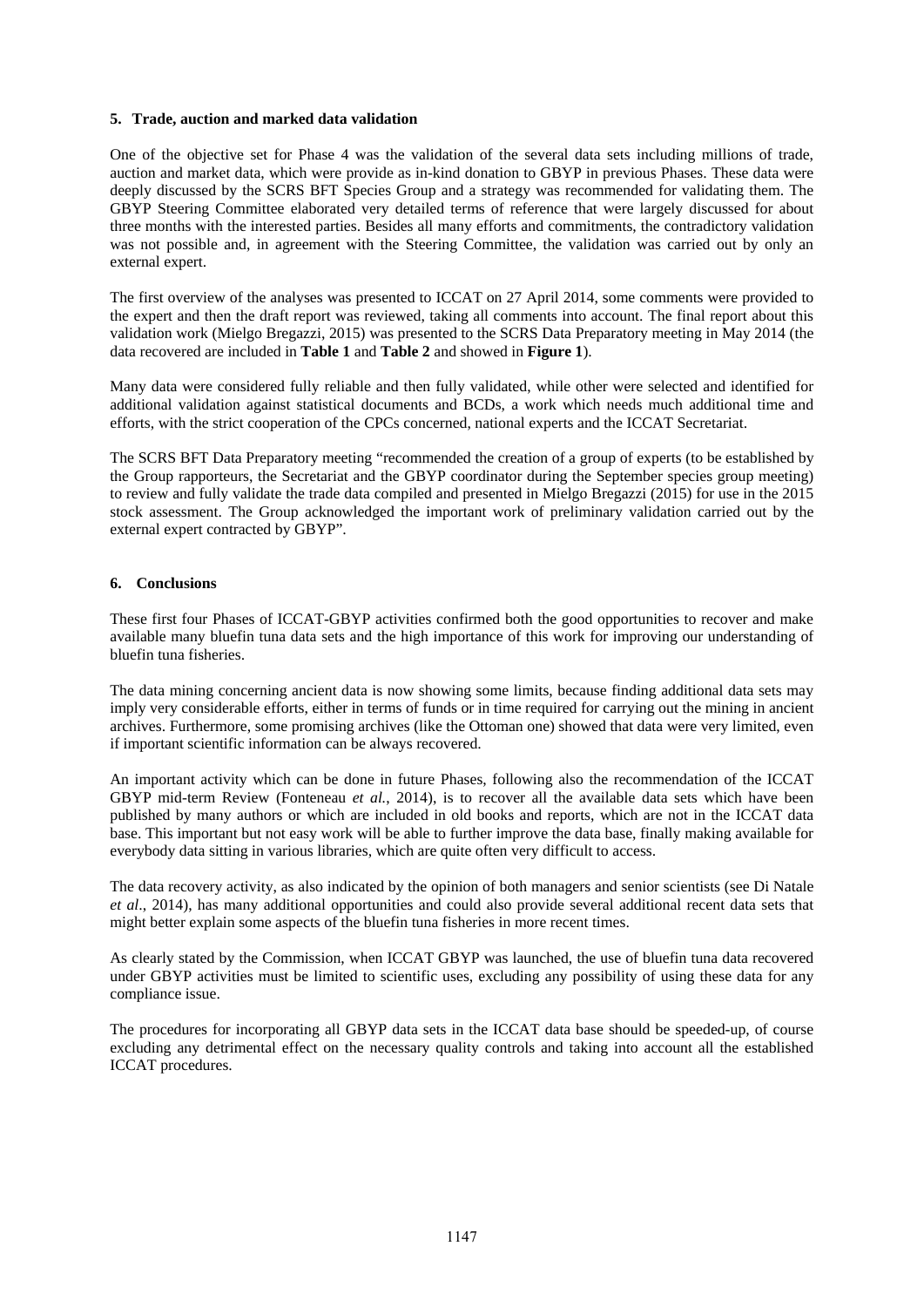## **Bibliography**

- Anonymous, 2014, Report of the 2013 Bluefin tuna meeting on biological parameters. Tenerife, Spain, May 7 to 13, 2013. Collect. Vol. Sci. Pap ICCAT: 70(1): 1-159.
- Di Natale A., Idrissi M., Justel-Rubio A., 2013, BFT catch and size historical data recovered under the Atlanticwide research programme for bluefin tuna (ICCAT-GBYP Phase 1 and 2) Preliminary report. Collect. Vol. Sci. Pap. ICCAT, 69(2): 816-856.
- Di Natale A., Idrissi M., Justel Rubio A., 2014a, Bluefin catch and size historical data recovered under the Atlantic-wide research programme for bluefin tuna (ICCAT-GBYP phases 1 - 3). Collect. Vol. Sci. Pap. ICCAT, 70(1): 241-248.
- Di Natale A., Idrissi M., 2014b, ICCAT GBYP Atlantic-wide Research Programme for Bluefin Tuna 2013. GBYP Coordination detailed activity report for Phase 3 (last part) and Phase 4 (first part). Collect. Vol. Sci. Pap. ICCAT, 70(2): 459-498.
- Fonteneau A., Suzuki Z., Payne A.I.L., 2014, Mid-term review of the ICCAT Atlantic-wide research Programme on Bluefin Tuna. Collect. Vol. Sci. Pap. ICCAT, 70(2): 565-584.
- Justel-Rubio A., Ortiz M., 2013. Review and preliminary analyses of size frequency samples of bluefin tuna (*Thunnus thynnus*) 1952-2010. Collect. Vol. Sci. Pap. ICCAT, 69(2): 297-330.
- Justel-Rubio A., Ortiz M., Parrilla A., Idrissi M., Di Natale A., 2014a, Preliminary review of ICCAT bluefin tuna conventional tagging database. Collect. Vol. Sci. Pap. ICCAT, 70(2): 299-320.
- Justel-Rubio A., Ortiz M., Palma C., Gallego J.L., Di Natale A., Idrissi M., 2014b. Preliminary Evaluation of the Total Catch Removals Eastern Bluefin tuna. A comparison of the GBYP and ICCAT Task I databases. Collect. Vol. Sci. Pap. ICCAT, 70(2): 518-536.
- Mielgo Bregazzi R., 2015, Weight/Size structure of Atlantic Bluefin Tuna fished and/or ranched in the Mediterranean and Northeast Atlantic during the period 1995 to 2014 as revealed by trade, market & corporate biometric data. Collect. Vol. Sci. Pap. ICCAT, 71. *In this Volume*.
- Örenc A.F., Ünver M., Düzcü L., Di Natale A., 2014. Tentative bluefin tuna data recovery from the Ottoman Archives, the Maritime Museum Archives and the Archives of the Istanbul Municipality. Collect. Vol. Sci. Pap. ICCAT, 70(2): 447-458.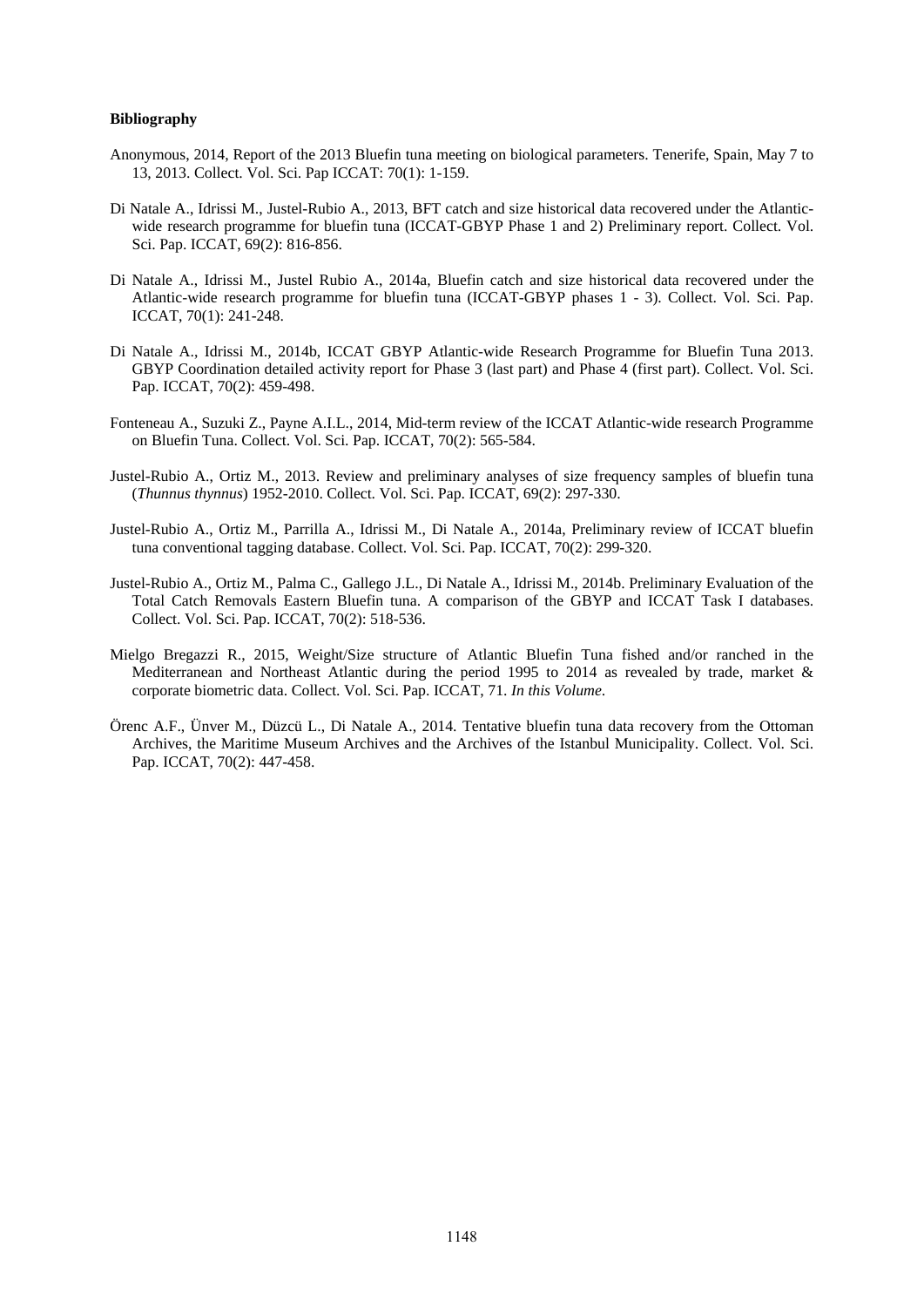| <b>TOTAL PHASES 1 to 4</b>                                                                                                                    | origin      | <b>1st Total</b> | <b>Total data</b> |  |  |  |  |  |
|-----------------------------------------------------------------------------------------------------------------------------------------------|-------------|------------------|-------------------|--|--|--|--|--|
|                                                                                                                                               | <b>OG</b>   | 87,761           | 509,620           |  |  |  |  |  |
|                                                                                                                                               | <b>TP</b>   | 30,923           |                   |  |  |  |  |  |
|                                                                                                                                               | <b>TAMD</b> | 311,415          |                   |  |  |  |  |  |
| # Records                                                                                                                                     | <b>FARM</b> | 49,354           |                   |  |  |  |  |  |
|                                                                                                                                               | <b>GEN</b>  | 172              |                   |  |  |  |  |  |
|                                                                                                                                               | <b>DTBV</b> | 29,995           |                   |  |  |  |  |  |
|                                                                                                                                               | <b>OG</b>   | 34,753           | 26,377,340        |  |  |  |  |  |
| $BFT$ (no.)                                                                                                                                   | <b>TP</b>   | 23,247,666       |                   |  |  |  |  |  |
|                                                                                                                                               | <b>TAMD</b> | 825,485          |                   |  |  |  |  |  |
|                                                                                                                                               | <b>FARM</b> | 49,354           |                   |  |  |  |  |  |
|                                                                                                                                               | <b>GEN</b>  | 172              |                   |  |  |  |  |  |
|                                                                                                                                               | <b>DTBV</b> | 2,219,910        |                   |  |  |  |  |  |
|                                                                                                                                               | <b>OG</b>   | 114,596          | 1,191,312         |  |  |  |  |  |
| BFT(t)                                                                                                                                        | TP          | 744,227          |                   |  |  |  |  |  |
|                                                                                                                                               | <b>TAMD</b> | 80,408           |                   |  |  |  |  |  |
|                                                                                                                                               | <b>FARM</b> | 474              |                   |  |  |  |  |  |
|                                                                                                                                               | <b>DTBV</b> | 251,607          |                   |  |  |  |  |  |
|                                                                                                                                               | <b>OG</b>   | 94,932           | 3,197,443         |  |  |  |  |  |
| #Fish sampled                                                                                                                                 | <b>TP</b>   | 7,610            |                   |  |  |  |  |  |
|                                                                                                                                               | <b>TAMD</b> | 825,485          |                   |  |  |  |  |  |
|                                                                                                                                               | <b>FARM</b> | 49,354           |                   |  |  |  |  |  |
|                                                                                                                                               | <b>GEN</b>  | 152              |                   |  |  |  |  |  |
|                                                                                                                                               | <b>DTBV</b> | 2,219,910        |                   |  |  |  |  |  |
| Legenda: OG = Other Gears; TP = Trap; TAMD = Trade, Auction nd Market Data; FARM = Farmed tunas; GEN=<br>Genetic; DTBV = Data To Be Validated |             |                  |                   |  |  |  |  |  |
| Note: TAMD data include 29,995 records, 2,219,910 bft (no.) and 251,607 t to be further checked and validated.                                |             |                  |                   |  |  |  |  |  |

**Table 1**. Total data recovered by GBYP in Phase 1, Phase 2, Phase 3 and the first part of Phase 4. The additional trap data provided in Phase 4 are still to be checked and were not included.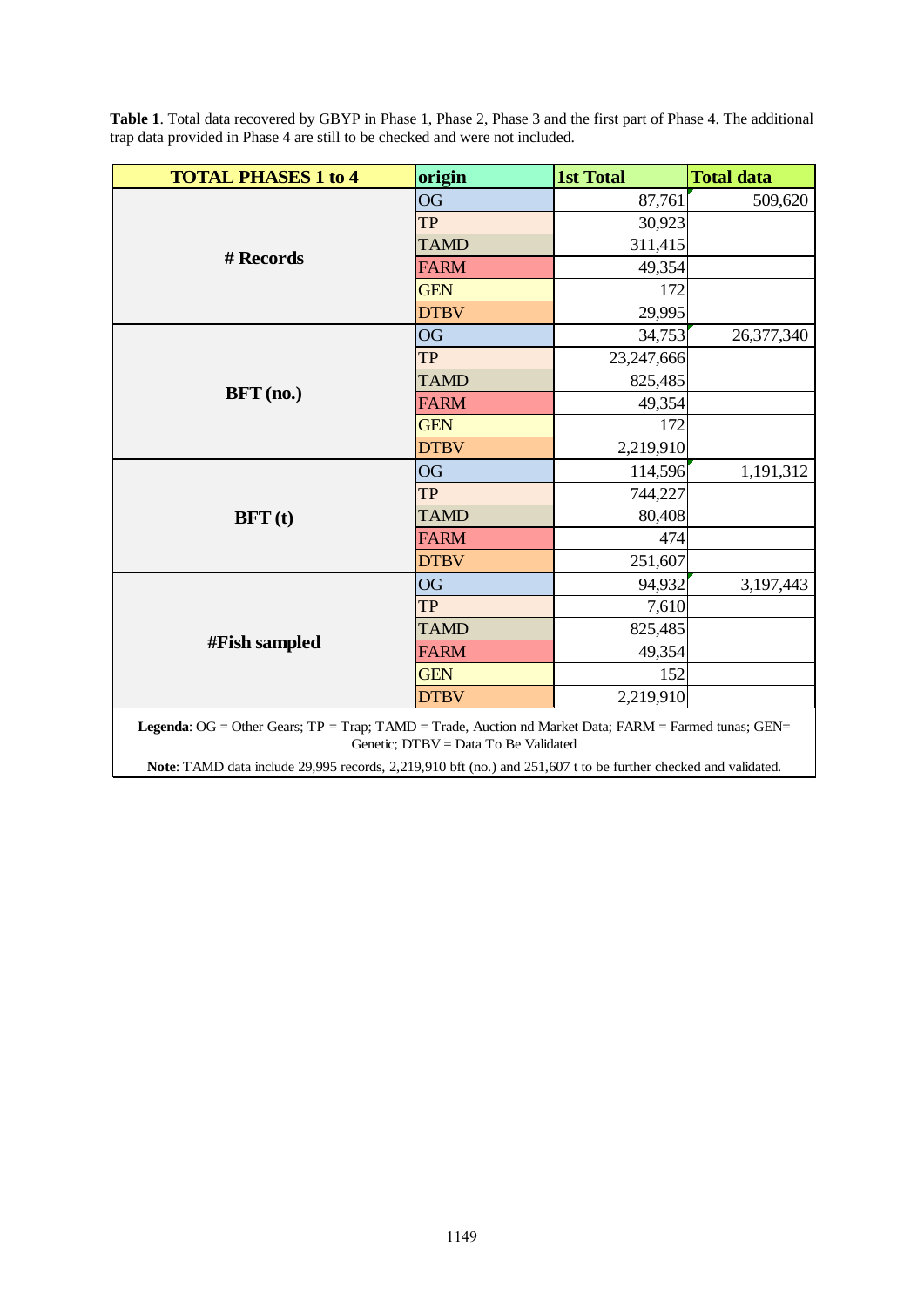Table 2. Total data recovered by GBYP in Phase 1, Phase 2, Phase 3 and the first part of Phase 4 by century (<1500-1900) and by decade (1900 onwards) (TP = Traps; OG = Other gears; TAMD\* = Trade, Auction and Market data, provisional; FARM = data provided by farms; GEN = Historical genetic samples; DTBV = trade, auction and marked data to be further validated; TBA = validated data to be attributed by year at the moment of their incorporation in the ICCAT BFT data base).

|               | year        | < 1500 | 1500 | 1600                | 1700 | 1800    | 1900   | 1910   | 1920   | 1930                                                                          | 1940   | 1950    | 1960    | 1970   | 1980    | 1990    | 2000    | 2010   | <b>TBA</b> | <b>DTBV</b> |
|---------------|-------------|--------|------|---------------------|------|---------|--------|--------|--------|-------------------------------------------------------------------------------|--------|---------|---------|--------|---------|---------|---------|--------|------------|-------------|
| # Records     | <b>OG</b>   |        |      |                     |      |         |        | 10     | 87     | 11.509                                                                        | 15.616 | 29.992  | 17.946  | 6.201  | 1.781   | 1.174   | 3.210   | 236    |            |             |
|               | <b>TP</b>   |        | 252  | 171                 | 211  | 6.100   | 3.005  | 4.353  | 6.705  | 2.301                                                                         | 1.021  | 1.040   | 2.032   | 184    | 777     | 1.221   | 1.548   |        |            | 3           |
|               | TAMD*       |        |      |                     |      |         |        |        |        |                                                                               |        |         |         |        |         |         |         |        | 311.415    |             |
|               | <b>FARM</b> |        |      |                     |      |         |        |        |        |                                                                               |        |         |         |        |         | 851     | 18.492  | 30.021 |            |             |
|               | <b>HGEN</b> | 20     |      |                     |      |         |        | 60     | 60     |                                                                               |        |         |         |        | 30      |         |         |        |            |             |
|               | <b>DTBV</b> |        |      |                     |      |         |        |        |        |                                                                               |        |         |         |        |         |         |         |        |            | 28.170      |
| $BFT$ (no.)   | <b>OG</b>   |        |      |                     |      |         |        |        |        |                                                                               |        |         |         | 107    | 70      | 9.937   | 21.559  | 3.080  |            |             |
|               | <b>TP</b>   |        |      | 3.978.087 1.292.782 |      |         |        |        |        | 425.335 4.472.749 1.613.889 1.883.967 2.971.129 2.013.583 1.787.209 1.566.956 |        |         | 614.611 | 51.510 | 178.743 | 204.806 | 186.199 |        | 6.111      | 6.111       |
|               | TAMD*       |        |      |                     |      |         |        |        |        |                                                                               |        |         |         |        |         |         |         |        | 825.485    |             |
|               | <b>FARM</b> |        |      |                     |      |         |        |        |        |                                                                               |        |         |         |        |         | 851     | 18.492  | 30.021 |            |             |
|               | <b>HGEN</b> | 20     |      |                     |      |         |        | 60     | 60     |                                                                               |        |         |         |        | 30      |         |         |        |            |             |
|               | <b>DTBV</b> |        |      |                     |      |         |        |        |        |                                                                               |        |         |         |        |         |         |         |        |            | 2.219.910   |
| BFT(t)        | <b>OG</b>   |        |      |                     |      |         | 44     | 163    | 601    | 2.497                                                                         | 6.057  | 29.059  | 14.842  | 24.461 | 17.880  | 17.086  | 1.704   | 203    |            |             |
|               | <b>TP</b>   |        |      |                     |      | 141.907 | 40.327 | 70.723 | 75.579 | 83.592                                                                        | 86.204 | 111.417 | 71.842  | 11.981 | 8.755   | 19.568  | 15.306  | 711    |            |             |
|               | TAMD*       |        |      |                     |      |         |        |        |        |                                                                               |        |         |         |        |         |         |         |        | 80.408     |             |
|               | <b>FARM</b> |        |      |                     |      |         |        |        |        |                                                                               |        |         |         |        |         | 207     | 268     |        |            |             |
|               | <b>DTBV</b> |        |      |                     |      |         |        |        |        |                                                                               |        |         |         |        |         |         |         |        |            | 251.607     |
| #Fish sampled | <b>OG</b>   |        |      |                     |      |         |        |        |        |                                                                               |        | 18.614  | 18.548  | 9.053  | 804     | 18.569  | 28.000  | 1.344  |            |             |
|               | TP          |        |      |                     |      |         |        | 153    | 170    |                                                                               |        |         |         |        |         | 2.225   | 5.062   |        |            |             |
|               | TAMD*       |        |      |                     |      |         |        |        |        |                                                                               |        |         |         |        |         |         |         |        | 825.485    |             |
|               | <b>FARM</b> |        |      |                     |      |         |        |        |        |                                                                               |        |         |         |        |         | 851     | 18.492  | 30.021 |            |             |
|               | <b>HGEN</b> | 20     |      |                     |      |         |        | 60     | 60     |                                                                               | ີ      |         |         |        | 10      |         |         |        |            |             |
|               | <b>DTBV</b> |        |      |                     |      |         |        |        |        |                                                                               |        |         |         |        |         |         |         |        |            | 2.219.910   |